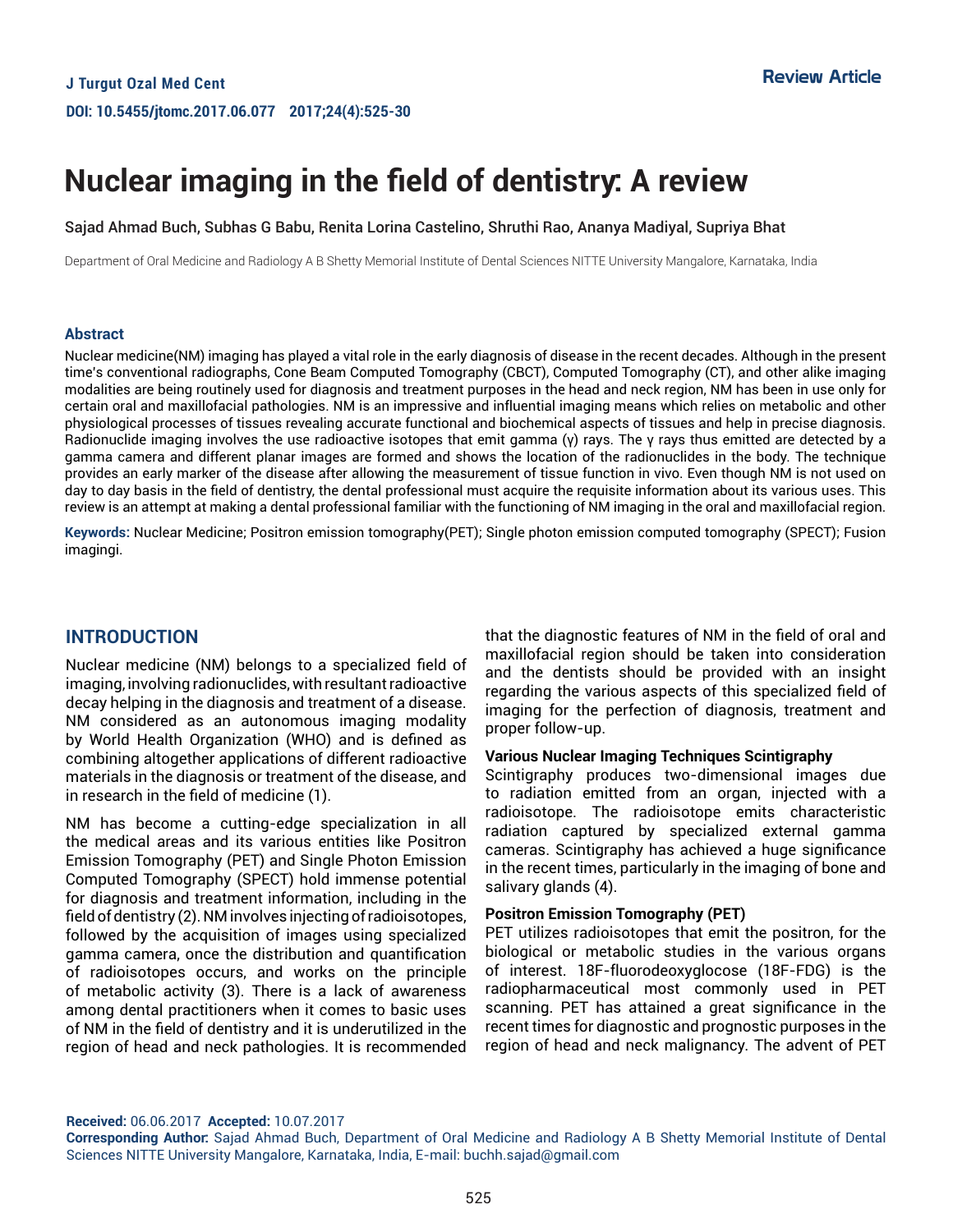and its significant success as a diagnostic specialization, success of staging of nodes and tumors, assessing the benefits of therapy and monitoring of recurrence has raised an acclaim for increased consideration of advanced imaging in the field of health sciences (5).

#### **Single Photon Emission Computed Tomography (SPECT)**

SPECT uses single photon gamma-ray emission as the source of information, in contrast with the conventional computed tomography which relies on transmission of X-rays. SPECT and PET resemble in the use of radioactive tracers and gamma ray detection (6). SPECT differs from PET in that gamma radiation is emitted and measured directly, where as in PET positrons are emitted, and these annihilate with electrons, resulting in the release of two photons in the opposite direction and at an angle of 1800 to each other (4).

# **Fusion Imaging (PET-CT, PET-MRI, SPECT-CT)**

NM images have limited resolution power, and such limitations pose difficulty in defining the accurate anatomical location of the disease (7). Fusion imaging overcomes these limitations by combining functional and molecular imaging provided by NM and anatomic imaging provided by computed tomography/magnetic resonance (CT/MRI). SPECT/CT fusion imaging advantages were seen in 38 patients with head and neck melanomas when it showed 16% additional sentinel nodes and showed a precise anatomical location of all the nodes (4). Fusion of PET and CT has proven its efficacy in diagnosing malignancies of head and neck at initial stages and thus enabling early treatment interventions for better prognosis. PET/CT has been particularly of significant importance when it comes to staging of head and neck squamous cell carcinoma, and monitoring the response to the treatment (8).

# **Radio Isotopes**

Isotopes are elements that have a same atomic number but differ in their atomic masses, therefore contain a same number of protons but different number of neutrons. These elements being unstable undergo decay and emit energy as alpha(α), beta(β), beta plus(positron) and gamma-rays and are thus called as radioisotopes (9). These radioisotopes are also called as radionuclides. These isotopes are used in various sectors, and when used in healthcare system they are referred to as radiopharmaceuticals (10). There are about 1800 isotopes present but only up to 200 of them are in use currently, and most of them are manufactured by artificial means (9).

Radioisotopes are manufactured in many ways, the most common being in a nuclear reactor, while some of them are activated in a cyclotron. Technetium-99m, iodine-123, iodine-131, gallium-67 and thallium-201 are the most common radionuclides used in the liquid form whereas xenon-133, krypton-81m, technetium-99m and diethylene-triamine-pentaacetate (DTPA) are the most commonly used gaseous/aerosol forms. The following radionuclides are most commonly used for the maxillofacial pathologies. (11). Technetium-99m: Tumors of salivary glands, Gallium-67: Detection of osteomyelitis in the jaws. 18F Fluorodeoxyglucose(FDG): Malignant tumors in the maxillofacial region. The various radioisotopes used in the field of health care are shown in Table 1 (1) and Table 2 (1).

| Table 1. Radioisotopes manufactured in a nuclear reactor |                                                                                                      |  |
|----------------------------------------------------------|------------------------------------------------------------------------------------------------------|--|
| <b>Reactor Radio-Isotopes</b>                            | <b>Uses</b>                                                                                          |  |
| Technetium 99 m                                          | To image the skeleton and heart muscle in particular, but is also used for brain and thyroid imaging |  |
| Cobalt 60                                                | For external beam radiotherapy and used for sterilizing                                              |  |
| lodine 125                                               | In cancer brachytherapy                                                                              |  |
| Iodine 131                                               | Used in imaging the thyroid function and thyroid cancer treatment                                    |  |
| Iridium 192                                              | Acts as source in internal radiotherapy for cancer treatment                                         |  |
| Molybdenum 99                                            | Used to produce technetium 99 m                                                                      |  |
| Palladium 103                                            | For brachytherapy in cases where early stage of cancers is detected                                  |  |
| Strontium 89                                             | For pain relief in osteochondromas                                                                   |  |
| Caesium, gold and ruthenium                              | In brachytherapy as a treatment modality                                                             |  |
|                                                          |                                                                                                      |  |
| Table 2. Radioisotopes manufactured in a cyclotron       |                                                                                                      |  |
| <b>Cyclotron Radioisotopes</b>                           | <b>Uses</b>                                                                                          |  |

| <b>UVULUULU NAUJUISULUPES</b>                                   | <b>USES</b>                                                                                                                                 |  |
|-----------------------------------------------------------------|---------------------------------------------------------------------------------------------------------------------------------------------|--|
| Carbon 11, nitrogen 13, oxygen 15, fluorine 18                  | Used in PET scans through use of F 18 in FDG which help to detect, diagnose and know the<br>prognosis of a tumor                            |  |
| Cobalt 57                                                       | Can be used as a detector for hypertrophy of cells, which indirectly determine the division and<br>progression of cell growth to a stimulus |  |
| Copper 64                                                       | Is being used in PET scans and to check for the metabolism of copper                                                                        |  |
| Copper 67                                                       | Used as an isotope for radiotherapy                                                                                                         |  |
| Fluorine 18 as FLT (fluorothymidine), F miso                    | Used as traces, in radiotherapy                                                                                                             |  |
| (fluoromisonidazole), 18F choline                               |                                                                                                                                             |  |
| Gallium 67                                                      | For imaging of tumor size                                                                                                                   |  |
| Gallium 68                                                      | Used in PET scan to detect the metastatic activity                                                                                          |  |
| Germanium 68                                                    | Used to generate Ga                                                                                                                         |  |
| <b>Rubidium 82</b>                                              | Used in PET scan to detect the cardiac myopathies                                                                                           |  |
| <b>Strontium 82</b>                                             | Used to generate Rb 82                                                                                                                      |  |
| FDG: 18F Fluorodeoxyglucose, PET: Positron emission tomography, |                                                                                                                                             |  |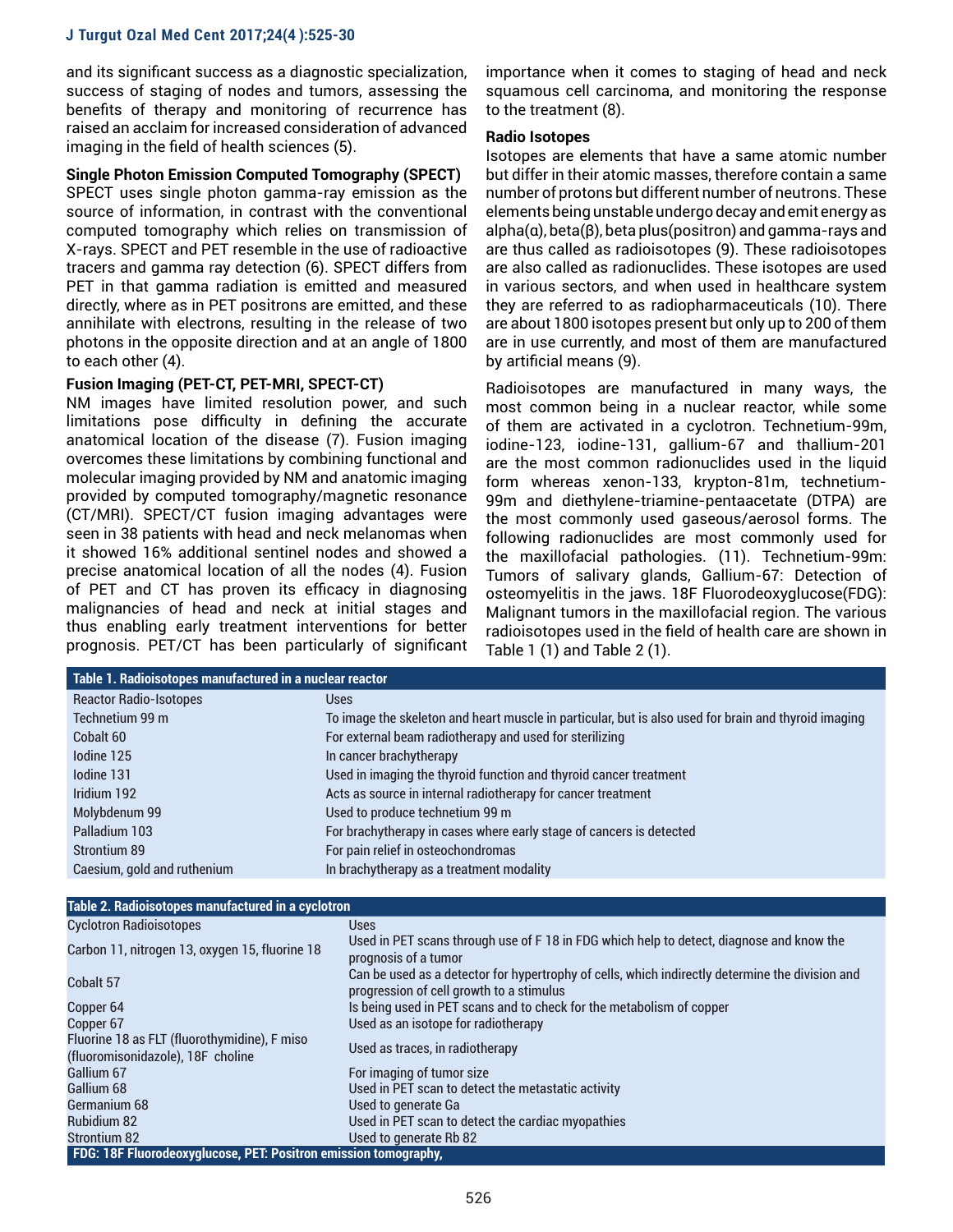# **Uses of Nuclear Medicine In Dentistry**

The NM imaging can be utilized for a considerable number of applications in the field of dentistry owing to its ability to detect metabolic activities of hard tissues encompassed in the maxillofacial region. The minute radiopharmaceuticals injected can be correctly measured and distinguished from the inert masses in hard tissues. Many problems of mineral exchange and calcification problems can be studied with ease. NM can be utilized for studies involving detection of caries, the disease of the periodontium, investigating fluorosis, microleakage of various dental materials, resorption of roots, endocrine and nutrition effects (12).

NM can be used to study many metabolic and inflammatory disorders, tumors of head and neck, salivary gland dysfunction and many more other diseases afflicting the oral and maxillofacial region. Radionuclide imaging can accurately predict the ongoing disease process of an organ, well before any morphological changes have taken place (1). We put an effort to acquaint dental professionals about various possible indications of NM imaging in the region of head and neck.

#### **Bone Scanning**

The diseases of hard tissues of head and neck region are successfully evaluated using conventional and digital radiographs, and these imaging modalities continue to be the most readily available radiographic techniques. In certain diseases of the bones where pathology process starts way before any anatomical changes, the bone scan has a unique advantage of recording early biochemical changes, over other imaging modalities. The bone scan shows any early osteoblastic changes with precision, which otherwise does not appear on radiographic images. Barring the low resolution of bone scan images, it has an excellent osteoblastic detecting capability even in cases of as low as 10% increase in such activity (13). Twodimensional images are captured following injection of radioisotopes, utilizing emitted characteristic radiation captured by external gamma cameras. The regions of high uptake of radiotracer are called as 'hot spots' whereas the areas with less or no uptake are called as 'cold spots.'

Technetium-99m labelled with diphosphonates (radiopharmaceutical) with a half-life of 6 hours is used in bone scans. The uptake of diphosphonates correlates with the degree of mineralization owing to its 40-fold affinity to hydroxyapatite than organic matrix (14). An even uptake of the radiopharmaceutical with symmetrical fashion around the midline depicts a normal bone scan. The various bone scan techniques include Standard Bone Scan, 3-Phase Bone Scan, and SPECT.Standard bone scan employs capturing of static images 3 hours after injection of a radiopharmaceutical. Such deferred acquisition of static images may be diagnostic in cases of condylar hyperplasia. The 3-Phase study comprises a flow assessment, a blood pool image, and delayed static views acquisition. This technique is performed to gain extra information in cases where, distinguishing

osteomyelitis and cellulitis is important for diagnosis and usually employed for evaluating, inflammatory disorders, trauma, and primary bone tumors.

- Rapid successive images are acquired for 60 seconds through intravenous administration of the radiotracer during the dynamic flow study, which allows assessing differences in vascularity on each side.
- This is followed immediately by the acquisition of image through a stage of tissue hyperemia, called as the blood pool image. In this stage, the radiopharmaceutical is concentrated mostly in vascular compartment and just begins to appear in the skeleton. This phase reveals local differences in blood flow and vascular permeability.
- The bony uptake of technetium-99m labelled diphosphonate peaks at 3 hours after the injection of the radiopharmaceutical, with most of the unbound radiotracer excreted through kidneys at this period. This stage of maximal uptake of the radiopharmaceutical is suitable for the last delayed static image.

There is increased uptake of radiopharmaceutical in metabolic diseases like fibrous dysplasia and Paget's disease (15). Bone scan can give conflicting results in cases of active periodontal disease with an increased uptake of radiopharmaceutical in the alveolar processes. Such confounding observations can also be seen in cervical spine showing increased uptake in cases of arthritis and growing kids when they show uptake in epiphyseal regions (16). Certain inflammatory conditions of temporomandibular joints(TMJ) can show increased uptake similar to that of condylar hyperplasia and requires careful assessment of history, clinical examination, laboratory and radiographic information for a precise diagnosis.

The bone scan also shows lesions with decreased uptake, so called Photopenic areas, common among them being early osteomyelitis, local vascular compromise, radiation treatment, prosthetic joint, avascular necrosis and multiple myeloma. A Bone scan can also show soft tissue activity in the region of head and neck and following conditions should be taken into consideration, chronic inflammatory changes, hyperthyroidism, hematomas, dystrophic calcifications, infarction and renal failure (17).

Bone scanning can also be done utilizing SPECT. SPECT involves, acquisition of 64 projections of rotating delayed static images, which are then reconstructed in a computer to provide three-dimensional multiplanar slices in axial, coronal and sagittal planes of the area of interest. SPECT can find use in the region of TMJ disc derangements (12). The evaluation of TMJ disorders using SPECT gives comparable results with that of MRI (18,19).

#### **Scintigraphy of Salivary Glands**

Salivary gland scintigraphy involves the use of scintillation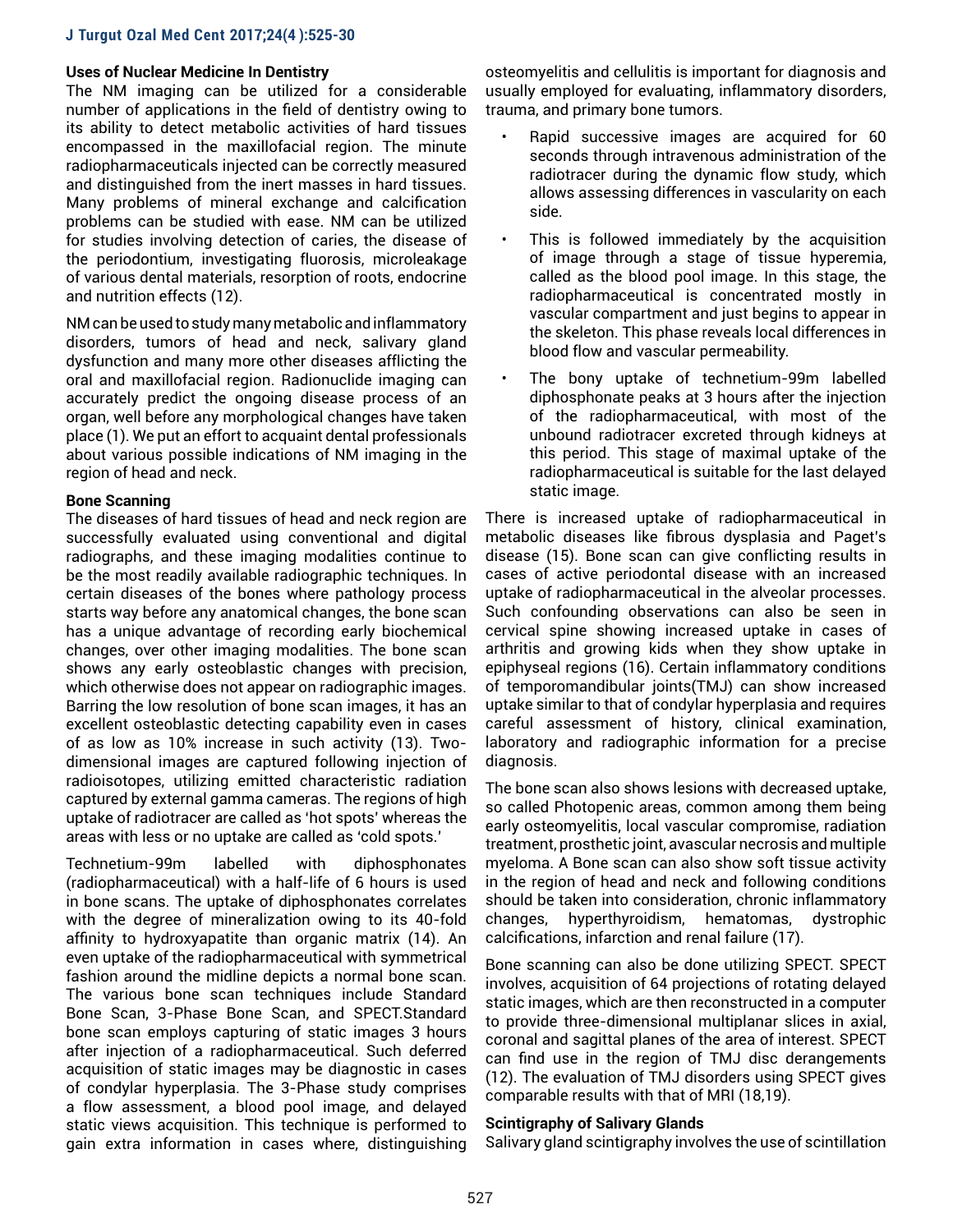crystals for acquiring data for image acquisition. The widely known radiopharmaceutical technetium 99m pertechnetate mimics, the influx of chloride into the acinar cells of functioning parenchyma of major salivary glands and thus establishing the basis of this imaging modality (20). The procedure entails injecting of radiopharmaceutical and recording the resultant distribution utilizing scintillation camera. This is a means of evaluating mass lesions and functional evaluation of salivary glands (16). The further uses of this scintillation technique in salivary glands include assessing obstructive disorders, distinguishing agenesis and aplasia, traumatic lesions, and salivary gland functioning post-operatively.

Except for Warthin's tumor and oncocytomas which show increased uptake and decreased washout time of the radiopharmaceutical all other mass lesions of salivary glands show decreased uptake of the radiotracer. Acutely inflamed salivary glands demonstrate increased uptake and increased washout time, whereas it is decreased uptake in cases of chronic glandular inflammation (21). Radiopharmaceutical is poorly up taken in Sjogren's syndrome (16).

# **Gallium Scan**

Gallium-67 (67Ga) is one among the number of radioisotopes used in the imaging of tumors, infection, and inflammation (22). After intravenous administration of 67Ga citrate, its nonspecific accumulation in the areas of infection, inflammation and neoplastic tissues allows image acquisition and can be used for diagnostic purposes due to its affinity for rapidly dividing cells like white blood cells and other tumor cells (23). 67Ga scans having mostly been replaced by 18F-fluorodeoxyglucose PET/CT scintigraphy in the assessment and follow-up of lymphoma patients, are still in use in places lacking PET/CT facilities (24). 67Ga is useful in the evaluation of suspected osteomyelitis. As 67Ga has a half-life of 78 hrs, technetium (half-life 6 hrs) scan should be performed first if both are planned (25). A positive 67Ga scan with associated technetium uptake is highly indicative of osteomyelitis. A normal 67Ga scan with a positive or normal bone scan is not suggestive of an infection. A resolving osteomyelitis shows a decreased uptake of 67Ga and thus helps in monitoring the response to treatment.

#### **Nuclear Imaging In Head And Neck Cancer**

Head and neck cancer (HNC) occurs in 6,50,000 individuals every year throughout the world (26). Head and neck squamous cell carcinoma (HNSCC) has high recurrence rates and constitutes about 90% of all HNC. There is always a need for better imaging modalities for diagnosis, staging, treatment designing, evaluating response and envisaging result when we are dealing with diseases of such burden. Among such advanced imaging modalities, FDG PET/CT radiotracer imaging is one of the valued modality (27). FDG-PET/CT gives convincing results in detecting tumor size and shape, occult primary tumors, locoregional nodal spread, and distant metastases (28- 30). In its updated version of guidelines of 2013 National

Comprehensive Center Network (NCCN), clinical practice guidelines in HNC favor PET/ CT scans in the initial staging of patients with stages III and IV disease of the oral cavity, oropharynx, hypopharynx, and larynx (31). Precise staging of tumors leads to reliable decision making and also avoids pointless interventions during the course of the disease (29). FDG PET/CT delivers a correct staging in HNCs than conventional work-up and may modify the treatment plan (32). As 18F-FDG-PET tracks metabolic action of neoplastic cells, FDG PET plays a significant role in assessing the response to the treatment (28,33).

## **Lymphoscintigraphy**

Lymphoscintigraphy involves the acquisition of plane and tomographic images after injecting of a suitable radiopharmaceutical usually technetium 99m through lymphatics. The goal of lymphoscintigraphy is to identify and localize all sentinel lymph nodes(SLNs) for surgical biopsy (34). The SLN is the first lymph node receiving drainage from the primary tumor. In case the SNL has no signs of any malignancy, the remaining lymph nodes are highly likely to be negative as well (35). The removal of only the SLNs eradicates the need for the removal of other lymph nodes and thus reduces the accompanying side effects and thus improves prognosis. Sentinel lymph node biopsy (SLNB) holds promise in HNSCC. SLNB is used for staging of lymph nodes and is the gold standard in melanoma and breast cancer. SLNB has been seen to disclose 15% to 60% occult metastasis in squamous cell carcinoma (SCC) of the oral cavity, pharynx and that of supraglottis. Numerous studies have confirmed the decent results of SLNB in HNSCC (36).

#### **Nuclear Imaging In Tissue Engineering**

The functional characterization of stem cells within a critical-sized bone defect has been studied using 18F-FDG-PET, and such imaging when combined with CT gives additional information about the mechanical integrity of bone (37). PET imaging has been used to evaluate the osteogenic metabolism of the genetically engineered bone marrow-derived mesenchymal stem cells for repairing of critical-size bone defects (38). The fusion imaging consisting of PET/CT or SPECT/CT coupled effectively with many shared components provides the advantage of functional imaging (PET, SPECT) plus additional structural information furnished by CT. In molecular imaging, in vivo PET shows an increase of matrix metalloproteinase and CT gives an idea about bone formation changes at various stages after bone morphogenetic protein (BMP)-induced cell injection (39).

# **Advantages And Disadvantages of Nuclear Medicine (40) Advantages**

- NM imaging has an advantage of providing anatomical details and information that helps in accurate diagnosis
- NM imaging is based on the principle of tracers and shows functional images of metabolism, physiology or biochemistry by studying the dynamic behavior of tissues and organs at various stages.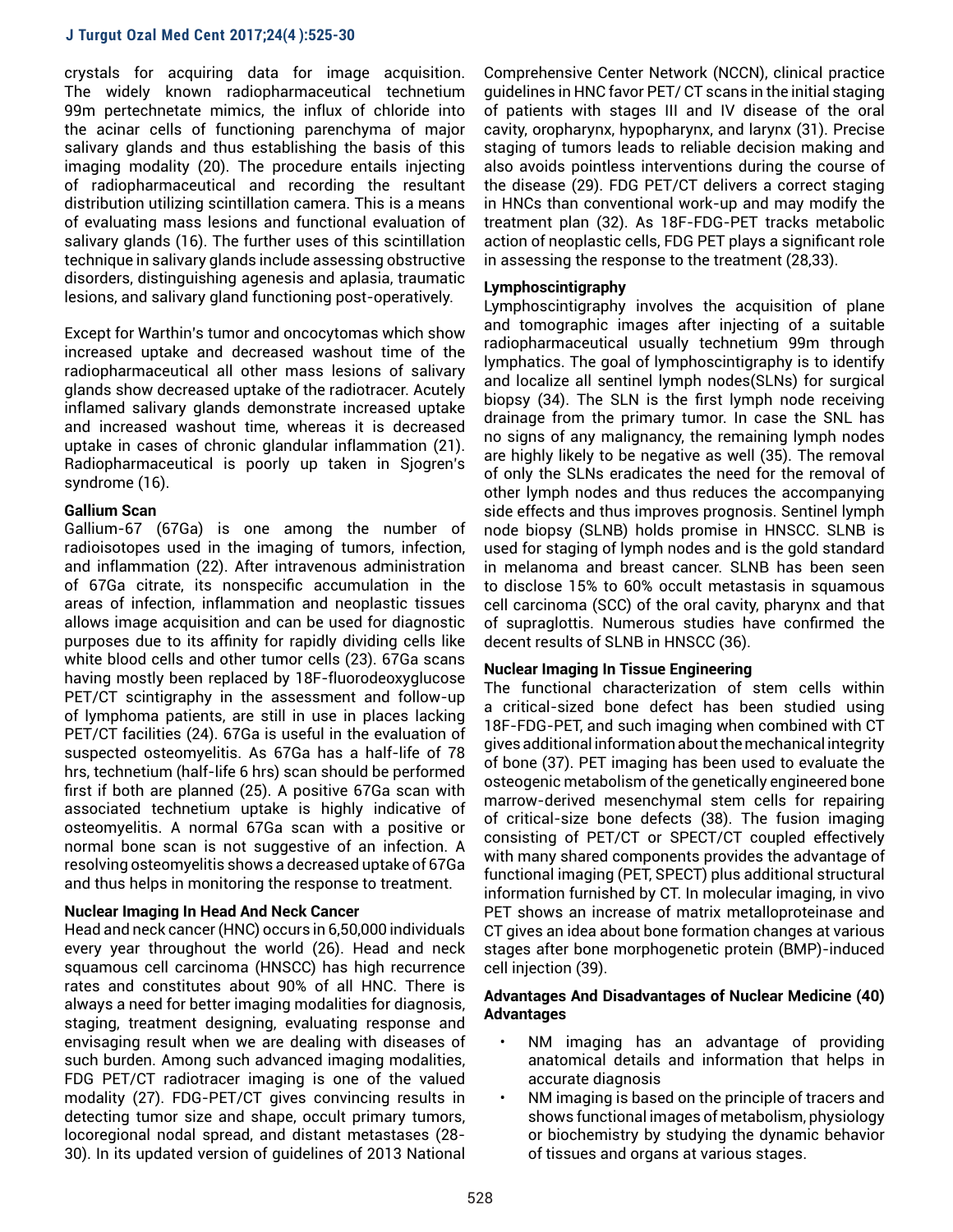- It can help in early diagnosis of the disease and evaluates the outcome during the initial posttreatment phase.
- By allowing easy demonstration of whole body images and active display, NM helps in detecting metastatic activity.
- Different regions of the body can be examined at varied times using a single injection of radioisotope in NM imaging without any increased radiation dose, which is unlike other conventional techniques that need a number of exposures for examining different anatomical locations

# **Disadvantages**

- The spatial resolution in NM imaging is reduced when compared to other imaging modalities like MRI or CT.
- Ionizing radiations are used in NM, and the patients have a risk of being exposed to higher doses of radiation.
- It's comparatively expensive, and the cost varies according to the choice of radiopharmaceutical used.
- The staff handling patients for NM imaging are at a higher risk of radiation exposure and thus a minimum of 6mm of lead shielding is recommended.

# **CONCLUSION**

Nuclear Medicine(NM) imaging is a non-invasive imaging modality which has a potential of detecting various pathologies in the region of head and neck with a high sensitivity and specificity rates. The different imaging modalities that are routinely used in the health care system are morphologic imaging techniques, in that a macroscopic change in the anatomy is required for any diagnostic information. NM has an advantage over all such imaging modalities as it records abnormal biochemical processes even in the absence of any anatomical changes in the body. The ability to measure such biochemical changes allows NM imaging to provide an early marker of the disease. It is important for dental professionals to take advantage of this prophetic imaging modality and keep themselves abreast with its various principles as they may be required at times to interpret and discuss pros and cons associated with this functional imaging modality.

# **REFERENCES**

- 1. Shreenivasamurthy P, Shastry S. Nuclear medicine in orofacial diagnosis: a review. J of Advanced Clinical & Research Insights 2016;3:28-32.
- 2. Mushtaq S. Role of nuclear medicine in dentistry. Glob J Med Public Health 2012;1:1-4.
- 3. Goyal D, Agrawal A, Khanna V, Srivastava S, Sharma P, Chandel S, et al. Role of Nuclear medicine in diagnosis of oral & maxillofacial disease. Journal of dental sciences and research 2015;6:3-6.
- 4. Dathar S, Reddy S, Koneru J, Preethi M, Guvvala S. Nuclear Imaging in Dentistry -A novel modality to explore. International J of Health 2015;3:38-41.
- 5. Kubicek GJ, Champ C, Fogh S, Wang F, Reddy E, Intenzo C, et al. FDG-PET staging and importance of lymph node SUV in head and neck cancer. Head Neck Oncol 2010;16;2:19.
- 6. Rahmim A, Zaidi H. PET versus SPECT: strengths, limitations and challenges. Nucl Med Commun 2008;29:193-207.
- 7. Mariani G, Bruselli L, Kuwert T, Kim EE, Flotats A, Israel O, et al. A review on the clinical uses of SPECT/CT. Eur J Nucl Med Mol Imaging 2010;37:1959-85.
- 8. Agarwal V, Branstetter BF 4th, Johnson JT. Indications for PET/CT in the Head and Neck. Otolaryngol Clin North Am 2008;41:23–49.
- 9. Maloth KN, Velpula N, Ugrappa S, Kodangal S. Radioisotopes: An overview. Int J Case Rep Images 2014;5(9):604-9.
- 10. Sahoo S. Production and Applications of Radioisotopes Physics Education 2006;3:1-11.
- 11. Morimoto Y, Tanaka T, Yamamoto N, Kodama M, Seta Y, Habu M. New trends and advances in oral and maxillofacial imaging. Curr Med Imaging Rev 2009;5:226-37.
- 12. Boloor V, Hosadurga R, Pratap S, Rao A. Nuclear medicine in dentistry revisited: New avenues to explore. Clin Cancer Investig J 2013;2:189-94.
- 13. Ferreira RI, de Almeida SM, Boscolo FN, Santos AO, Camargo EE. Bone scintigraphy as an adjunct for the diagnosis of oral diseases. J Dent Educ 2012;66:1381-7.
- 14. Francis MD, Horn PA TA. Controversial Mechanism of Technetium99m Deposition On Bone. J Nucl Med 1981;22:72.
- 15. Jacobs ER. Medical Imaging: A Concise Textbook. Igaku-Shoin Inc, New York, 1987. p. 357-85.
- 16. Baur DA, Heston TF, Helman JI. Nuclear medicine in oral and maxillofacial diagnosis: a review for the practicing dental professional. J Contemp Dent Pract 2004;5:94-104.
- 17. Henken RE, Boles MA, Dillehay GL, et. al. eds, Nuclear medicine. Mosby, St. Louis; 1996. p. 1141.
- 18. Krasnow AZ, Collier BD, Kneeland JB, Carrera GF, Ryan DE, Gingrass D, et al. Comparison of high-resolution MRI and SPECT bone scintigraphy for noninvasive imaging of the temporomandibular joint. J Nucl Med 1987;28:1268-74.
- 19. Collier BD, Carrera GF, Messer EJ, Ryan DE, Gingrass D, Angell D, et al. Internal derangement of the temporomandibular joint: detection by single-photon emission computed tomography. Work in progress. Radiology 1983;149:557-61.
- 20. Helman J, Turner RJ, Fox PC, Baum BJ. 99mTc-pertechnetate uptake in parotid acinar cells by the Na+/K+/Cl- co-transport system. J Clin Invest 1987;79:1310-3.
- 21. Maisey MN, Britton, KE, Collier BD, eds, Clinical Nuclear medicine, Chapman and Hall, London, 1998. P. 245.
- 22. Khan MU, Usmani MS. Radionuclide infection imaging: Conventional to hybrid. In: Gholamrezanezhad A, editor. 12 Chapter on Nuclear Medicine. Rijeka, Croatia: InTech; 2011. p. 73-96.
- 23. Palestro CJ. The current role of gallium imaging in infection. Semin Nucl Med 1994;24:128-41.
- 24. Al-Suqri B, Al-Bulushi N. Gallium-67 Scintigraphy in the Era of Positron Emission Tomography and Computed Tomography: Tertiary centre experience. Sultan Qaboos Univ Med J 2015;15:e338-43.
- 25. Topazian RG, Goldberg MH. Oral and Maxillofacial Infections (ed3), AWB Saunders, Philadelphia; 1994. p. 117-8, 257-8.
- 26. Ferlay J, Shin HR, Bray F, Forman D, Mathers C, Parkin